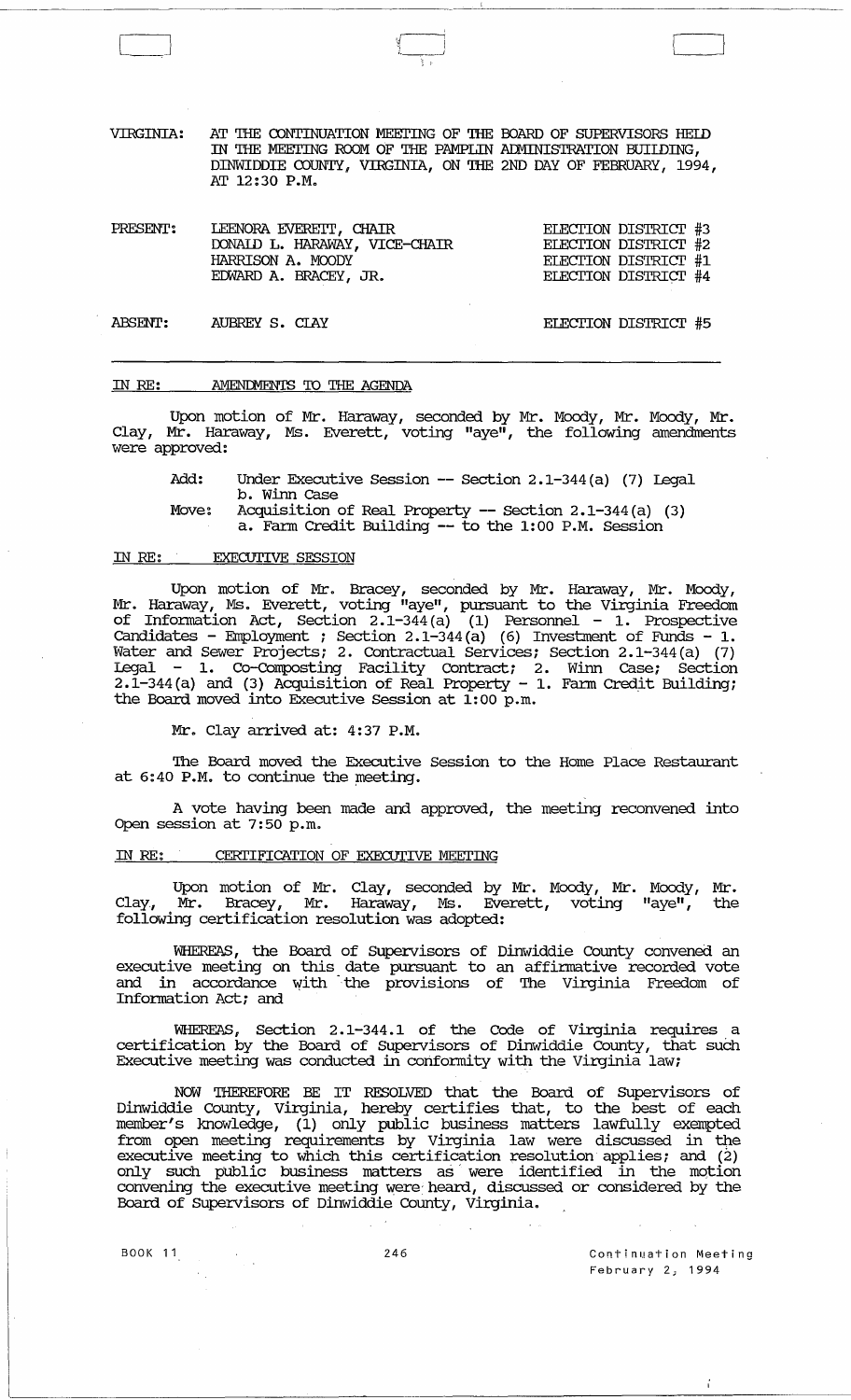# IN *RE:* ADJOURNMENT

 $\ddot{\phantom{a}}$ 

Upon motion of Mr. Clay, seconded by Mr. Moody, Mr. Clay, Mr. Bracey, Mr. Haraway, Ms. Everett, voting "aye", the meeting adjourned at  $7:52$  P.M.

See Now V. Eveneto

ATTEST; Called<br>Charles (*Charle, Co.)*<br>Charles W. Burgess, <del>or /</del><br>County Administrator

 $\mathcal{F}(\mathfrak{p}_\infty)$ 

 $\frac{1}{1-\frac{1}{1-\frac{1}{1-\frac{1}{1-\frac{1}{1-\frac{1}{1-\frac{1}{1-\frac{1}{1-\frac{1}{1-\frac{1}{1-\frac{1}{1-\frac{1}{1-\frac{1}{1-\frac{1}{1-\frac{1}{1-\frac{1}{1-\frac{1}{1-\frac{1}{1-\frac{1}{1-\frac{1}{1-\frac{1}{1-\frac{1}{1-\frac{1}{1-\frac{1}{1-\frac{1}{1-\frac{1}{1-\frac{1}{1-\frac{1}{1-\frac{1}{1-\frac{1}{1-\frac{1}{1-\frac{1}{1-\frac{1}{1-\frac{1}{1-\frac{1}{1-\frac{1}{1-\frac{1$ 

 $\alpha$  ,  $\alpha_{\rm T}$ 

 $\frac{1}{2} \frac{1}{2} \frac{1}{2} \frac{1}{2} \frac{1}{2} \frac{1}{2}$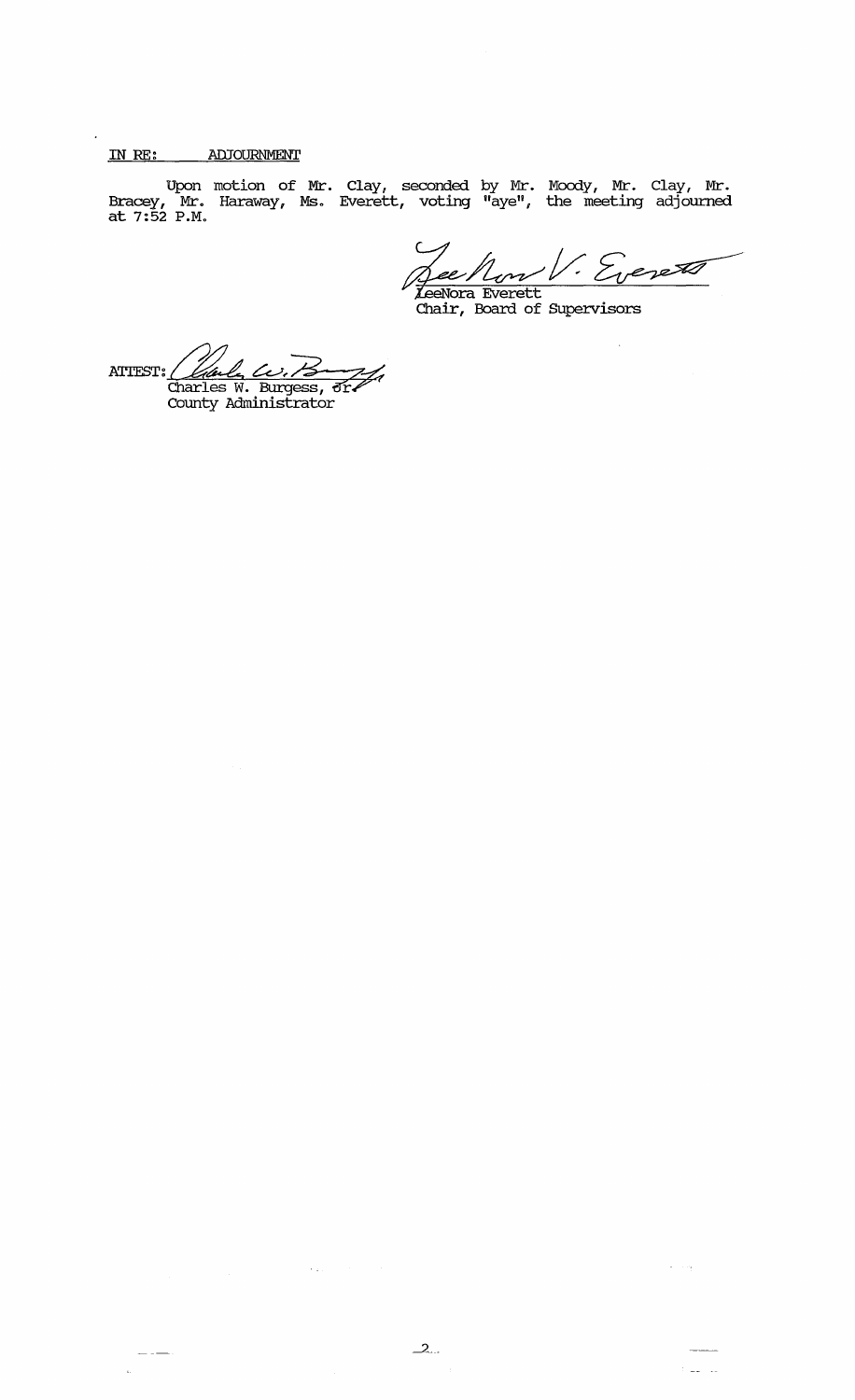VIRGINIA: AT THE REGUIAR MEETING OF THE BOARD OF SUPERVISORS HEID IN THE MEETING ROOM OF THE PAMPLIN ADMINISTRATION BUILDING, DINWIDDIE COUNTY, VIRGINIA, ON 'IRE 2ND DAY OF FEBRUARY, 1994, AT 7: 30 P.M.

PRESENT: IEENORA EVEREIT, CHAIR EIECITON DISTRICT #3 ELECTION DISTRICT #3<br>ELECTION DISTRICT #2 ELECTION DISTRICT #1 ELECTION DISTRICT #4 ELECTION DISTRICT #5 roNAID L. HARAWAY, VICE-CHAIR HARRISON A. MOODY ErWARD A. BRACEY, JR. AUBREY S. CIAY BENJAMIN EMERSON THOMAS GIBBS COUNTY ATIORNEY DEPUTY SHERIFF

#### IN *RE:*  MINUTES

Upon motion of Mr. Haraway, seconded by Mr. Bracey, Mr. Moody, Mr. Clay, Mr. Bracey, Mr. Haraway, Ms. Everett, voting "aye",

BE IT RESOLVED by the Board of SUpervisors of Dinwiddie County, Virginia, that the minutes of the January 19, 1994, Continuation Meeting, January 19, Regular Meeting, are hereby approved in their entirety.

BE IT FURIHER RESOLVED by the Board of SUpervisors of Dinwiddie County, Virginia, that the minutes of the January 5, 1994, are hereby amended as follows: under Public Hearing A-93-8, Mr. Ben Emerson, County Attorney, stated that due to a pending law suit between the Manufactured Housing Association and the County there were some changes that were made this summer to the present ordinance. Through discussions with the plaintiff an agreement has been reached that certain counts of the law prominent an agreement has been reached that centum counts of the haw<br>suit can be dismissed, if these changes are made to the Ordinance. The changes that were made to the Ordinance did not affect the integrity of the Ordinance; but they deal principally with semantic differences we had with the plaintiff over the way the Ordinance was drawn. The dismissal of these counts would allow the law suit to focus on certain remaining counts which we believe are irreconcilable differences. Mr. Emerson read the following summary of the revisions of the Ordinance:

#### IN *RE:*  **CLAIMS**

Upon motion of Mr. Haraway, seconded by Mr. Moody, Mr. Moody, Mr. Clay, Mr. Bracey, Mr. Haraway, Ms. Everett, voting "aye",

BE IT RESOLVED by the Board of SUpervisors of Dinwiddie County, Virginia, that the following claims are approved and funds appropriated for same using checks #27458 thru #27704, (void checks #27446-27457 and #27584-27600); General Fund - \$77,631.48; Self Insurance - \$7,388.36; Law Library - \$261.81; Fire Programs - \$190.99; Courthouse Maintenance Fees -  $$1,350.00;$  Jail Commission - \$2,823.80; Landfill Funds - \$6,259.51 for a total of \$315,553.79.

### IN RE: CITIZEN COMMENTS

1. Mr. John Boswell of Weakly Road, Petersburg, told the Board he was concerned about the temporary fuel tank located at the Wythe Power was concerned about the comporary ruer can rouded at the wythe rower plant has been in operation long enough to have the fuel tanks in place.

2. Ms. Kay winn appeared before the Board to express her concern regarding the inaccuracy of the Board of supervisors' Meeting Minutes. She also stated the advertisements for the Public Hearings for the Planning Commission Meetings contained no designation of Code sections being amended. Ms. winn asked that in the future when ever there is a request for a rezoning or amendment to the County Ordinance that copies be made available to the citizens.

## IN RE: AMENDMENTS TO THE AGENDA

Upon motion of Mr. Moody, seconded by Mr. Haraway, Mr. Moody, Mr. Clay, Mr. Bracey, Mr. Haraway, Ms. Everett, voting "aye", following amendments were approved.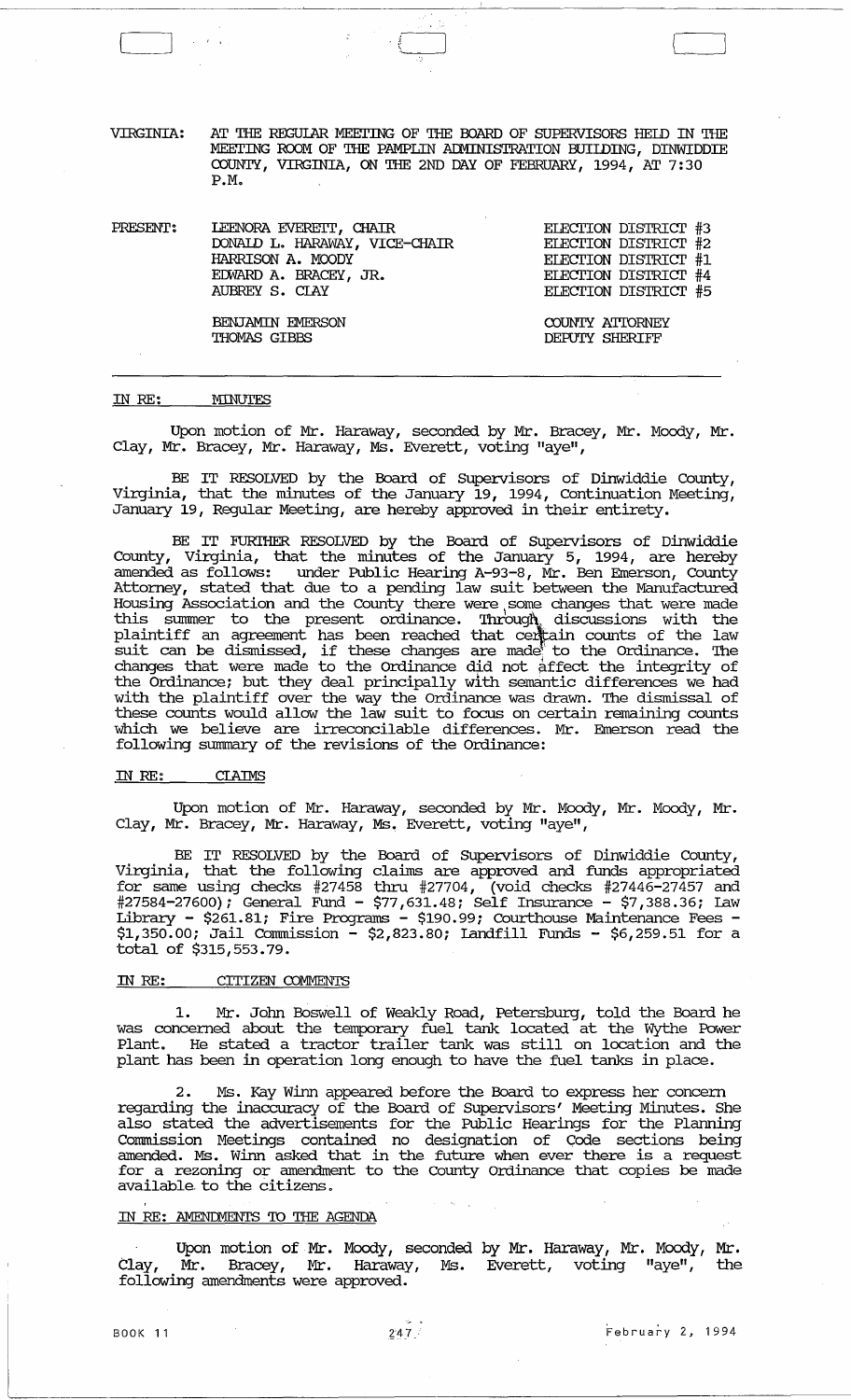Add: 16. Executive session - Section 2.1-344(a) (7). legal (a) Co-Composting Facility contract; section 2.1-344(a) (6) Invesbnent of Funds (a) Water and Sewer Project; section 2.1-344(a) (3) Acquisition of Real Property (a) Fann Credit Mall

## IN RE: RESOIDTION **--** MAX ROBERI'S

Upon motion of Mr. Clay, seconded by Mr. Bracey, Mr. Moody, Mr. Clay, Mr. Bracey, Mr. Haraway, Ms. Everett, voting "aye", the following resolution was adopted:

WHEREAS, Mr. Max D. Roberts has served the County of Dinwiddie with distinction and integrity for twelve years on the Dinwiddie County Planning comnission and the Dinwiddie County Transportation Safety Committee from December, 1981 to December, 1993; and

WHEREAS, the Board of Supervisors on the 2nd day of February, 1994 is desirous of acknowledging these qualities and further to express its appreciation for this work on behalf of the County;

NOW *THEREFORE* BE IT RESOLVED THAT the Board of Supervisors of Dinwiddie County, Virginia hereby commends Mr. Max D. Roberts for his many contributions and devoted service to the County of Dinwiddie; and

BE IT FURTHER RESOLVED, BY the Board of Supervisors of Dinwiddie County, Virginia that this resolution be delivered to Mr. Max D. Roberts and a copy spread upon the minutes of this meeting.

Mr. Clay presented the resolution of appreciation to Mr. Roberts.

## IN *RE:* PUBLIC HEARING **--** P-93-3 **--** WEST PEI'ERSBURG REZONING

This being the time and place as advertised in the Progress-Index Newspaper on January 21 and January 26, 1994, for the Board of supervisors to conduct a public hearing to consider a rezoning of a 9.141 acre site, identified as Tax Parcels 121-133, 2IA-(1)-97-114 and part of 9-43, located in West Petersburg Subdivision, Section 2, in the Rohoic Magisterial District, from R-1, Residential to Residential R-2, Residential Conditional.

Mr. Wayne Knox, Zoning Administrator, stated that the County of Dinwiddie has requested to rezone a 9.141 acre tract of land from R-1 Residential, Limited to R-2 Residential, General conditional, for the purpose of developing a subdivision with 10,000 sq. ft. lots. The property is located at the end of Greensville Avenue and is further identified as Tax Parcel 9-34 and situated in the Rohoic Magisterial District.

The R-1 zoning district requires a minimum of 20,000 square feet of lot area for permitted uses. Some of the proposed lots in this subdivision will be less than that minimum. Therefore, in order to maximize the number of developable lots, it is more prudent to request a change in zoning from R-1 to R-2 conditional.

The R-2 conditional zoning would require a minimum of 10,000 sq. ft. of lot area for permitted uses. The conditions attached to this rezoning would limit development to single-family dwellings only.

#### Staff Recommendation:

 $\sim 10^{-1}$ 

The Dinwiddie County Planning Comnission, at its January 12, 1994 meeting, recommended this request for approval to the Board of Supervisors. The rezoning to R-2 Conditional would be in keeping with the supervisors. The reconing to k-2 conditional would be in keeping with the present neighborhood character, which is single family dwellings. It would further allow for the positive development of an otherwise undeveloped segment of the neighborhood. Further, this rezoning is another step in fulfilling the requirements of the West Petersburg Improvement Proj ect Grant. Therefore, staff reconunends approval of this request.

No one spoke in opposition to the rezoning request.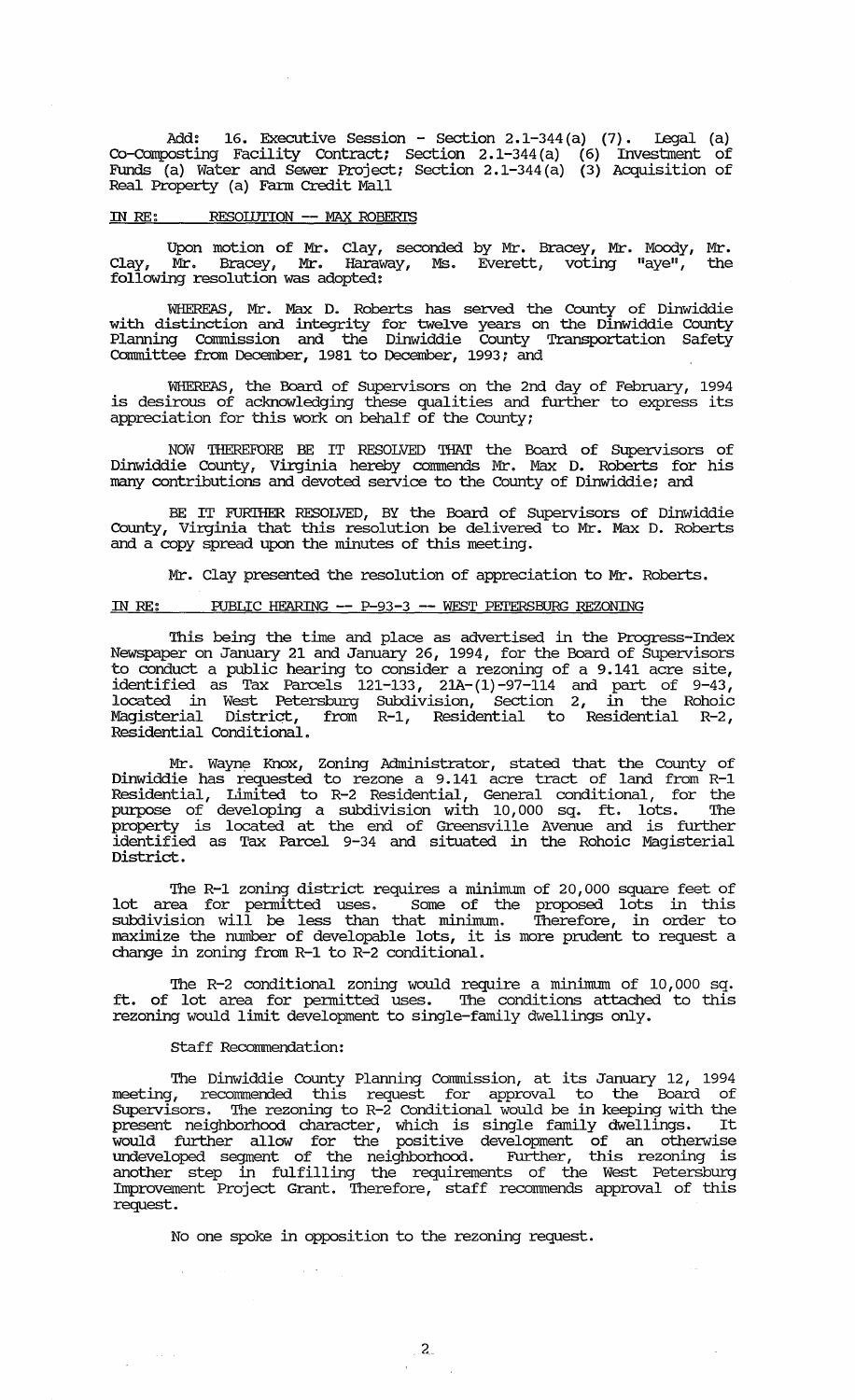Reverend Peter Jeffrey, Project Manager, stated that ten homes are a part of the contract and if the lots are too small maybe some other areas could be found in the neighborhood.

[ [ ]

Upon motion of Mr. Bracey, seconded by Mr. Clay, Mr. Moody, Mr • Clay, Mr. Bracey, Mr. Haraway, Ms. Everett voting "aye", the Public hearing was closed.

Upon motion of Mr. Bracey, seconded by Mr. Clay, Mr. Moody, Mr. Clay, Mr. Bracey, Mr. Haraway, Ms. Everett voting "aye",

BE IT ORDAINED BY THE BOARD OF SUPERVISORS OF DINWIDDIE COUNTY, VIRGINIA, that the recomnendation of the Planning comnission for the rezoning of a 9.141 acre site, identified as Tax Parcels 121-133, 21A-(1)-97-114 and part of 9-43, located in West Petersburg Subdivision, Section 2, in the Rohoic Magisterial District, from R-1, Residential to Residential R-2, Residential Conditional was approved.

Upon motion of Mr. Haraway, seconded by Mr. Moody, Mr. Moody, Mr. Clay, Mr. Bracey, Mr. Haraway, Ms. Everett voting  $\overline{\mathfrak{n}}$ aye", the above motion was amended to include;

BE IT FURTHER RESOLVED, that in order to assure compliance with Virginia Code Section 15.1-491(g), it is stated that the public purposes for which these Resolutions are initiated are to fulfill the requirements of public necessity, convenience, general welfare and good zoning practice.

## IN *RE:* . RESOIIJTION **--** REDISTRICTING LINE

Ms. Betty Jeter, Registrar, stated that there is a pending Bill in the General Assembly to amend Sec. 15.13-7.5 of the Code of Virginia to allow reapportionment of boundaries of districts or wards. The foregoing provisions notwithstanding the governing body subsequent to the decennial redistricting may adjust district or ward boundaries in order that the boundaries might coincide with state legislative or congressional district boundaries provided no adjustment shall affect more than five percent of the population of a ward or district or 250 persons, whichever is lesser. die population of a ward or district or 250 persons, whichever is lesser.<br>She stated it would affect Mr. Clay and Mr. Bracey's district and both .<br>were in agreement with the boundary changes.

Upon motion of Mr. Clay, seconded by Mr. Moody, Mr. Moody, Mr. Clay, Mr. Bracey, Mr. Haraway, Ms. Everett, voting "aye", the clay, Mr. Bracey, Mr. Haraw<br>following resolution was adopted:

BE IT HEREBY RESOLVED, that the Board of Supervisors of Dinwiddie County, Virginia supports and requests passage of Senate Bill number 216 to amend and reenact Sec. 15.1-37.5 of the Code of Virginia relating to reapportionment of local district or ward boundaries.

### IN *RE:* AUDIT REPORT **--** FY 1992-93

Mr. Spencer Elmore, Certified Public Accountant, Robinson, Fanner, Cox, Associates, appeared before the Board to give the Fy 1992-93 audit report. He stated he had both an unusual and good report. The county experienced an increase in taxable property values of a little more than 33 percent, approximately \$178 million, in the last fiscal year. This was due to the reassessments last year.

Of the \$178 million, real estate went up by almost \$153 million and public service corporation properties went up by about \$20 million. He stated the machinery and tools had an increase growth rate of approximately \$4 million. Personal property rates also had a 4 percent increase. Mr. Elmore said the tax collection rate was 95 percent and the current collection rate plus the delinquent rate was 98 percent. The tax delinquent rate went down in the last fiscal year to 8.9 percent of the total tax levy.

Mr. Elmore cautioned the county regarding the per capita debt, which he stated had grown to about \$541 per capita.

. Mr. Elmore stated the revenues exceeded the total expenditures by \$1. 2 million. He attributed the \$1 million surplus to thrifty spending habits of departments and strict management policies. He praised the county for overall good money management.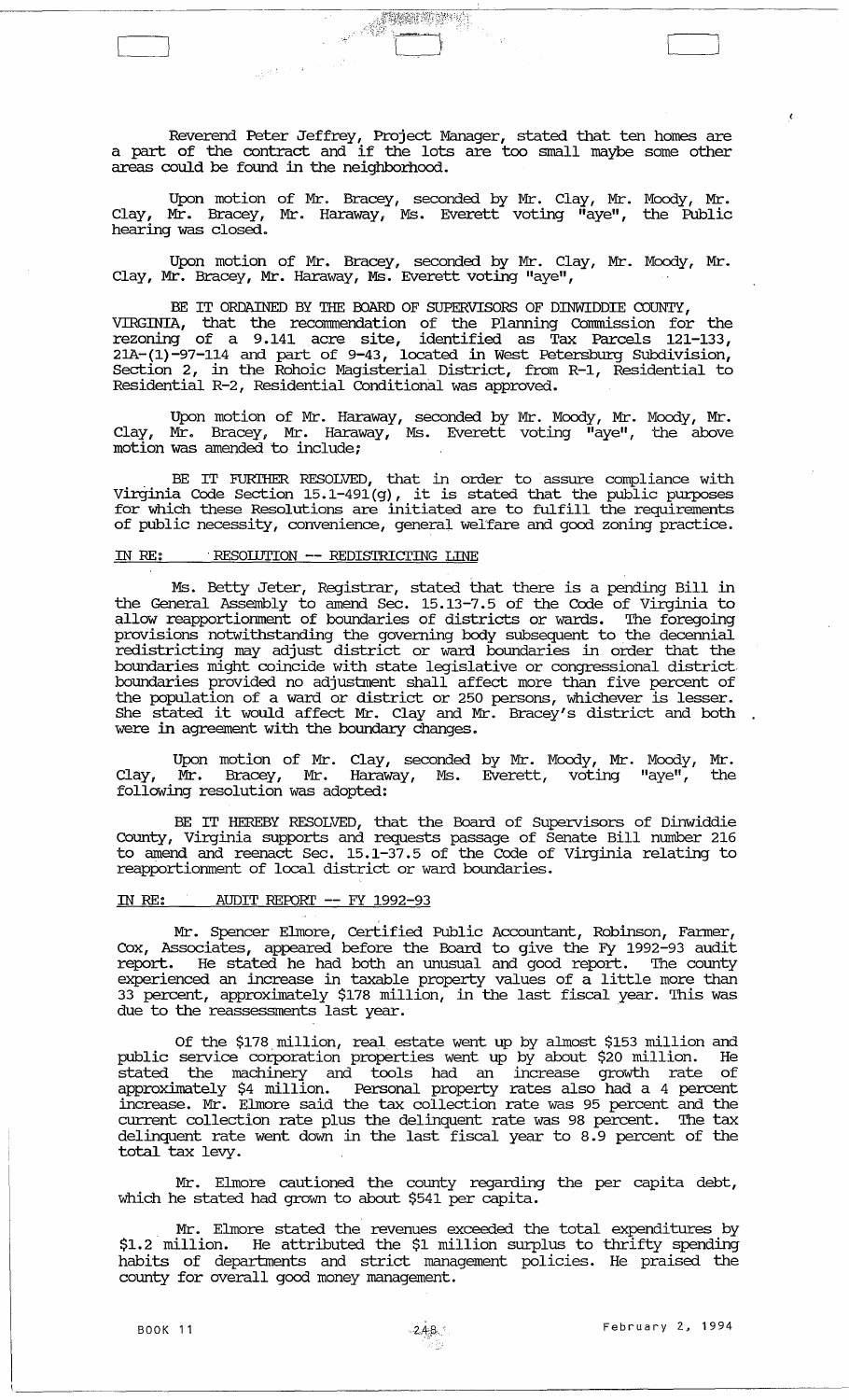Mr. Haraway stated he was somewhat surprised that the report was issued with the qualified opinion and he asked Mr. Elmore to address the issue. Mr. Elmore stated the report has always been issued with a qualified opinion on the lack of a general fixed asset account group. He stated the state does not require local goverrnnents to maintain a general fixed asset account group. Mr. Haraway stated he was of the opinion that the report last year did not have this qualified opinion on it. The Assistant County Administrator stated that the statement was on the report but it did not have the word "qualified" on it. Mr. Elmore stated it was a qualification of the audit report under the auditing standards, they are required to report that now. Mr. Haraway stated his concern was that it would cost the county more for long term financing by having the word qualified in the report. Mr. Elmore stated he would be extremely surprised if that comment had any impact on interest rate on bonds. On a county like Dinwiddie, if it were to seek a bond rating, in all probability it would get an "Ali rating, Mr. Elmore stated.

Mr.. Haraway stated he was also concerned about the lateness of the audit report. He asked if it was because of something the county was doing. Mr. Elmore stated his company did all the field work at all the localities first and then all the reports were done once this process was completed.

Mr. Haraway asked if it was a practice with Mr. Elmore's finn not to issue a management letter? Mr. Elmore responded they do issue management letters normally. Mr. Elmore stated the longer his firm stayed with a locality the less need there was for a management letter, because they are advising throughout the year. He stated he did not feel a management letter was necessary. Mr. Haraway stated many of the Board members had received complaints about one particular department area and that was his first answer, well let's look at the management letter to see if there are any connnents about that area. Mr. Haraway asked if Mr. Elmore had found anything outside the general accounting that would cause our citizens to be concerned. Mr. Elmore stated not really; but his finn was continually working with the county and Bright Software System to work out the bugs there; but overall, there was not enough deficiency to include a management letter.

### IN RE: ADOPTION OF SECONDARY SYSTEM SIX YEAR CONSTRUCTION PIAN

Upon motion of Mr. clay, seconded by Mr. Haraway, Mr. Moody, Mr • Clay, Mr. Haraway, Ms. Everett voting "aye", Mr. Bracey, voting "nay", the following resolution was adopted:

WHEREAS, a public hearing was held jointly with the Virginia Department of Transportation on January 5, 1994 to receive public input on the Secondary System six Year construction Plan; and

WHEREAS, after giving consideration to the comments at the public hearing and the recommendations from the Virginia Department of Transportation representatives, the Board of Supervisors concurs with the priorities listed in the Secondary System Six Year construction Plan;

NOW THEREFORE BE IT RESOLVED BY THE BOARD OF SUPERVISORS OF<br>DINWIDDIE COUNTY, VIRGINIA that the priority list of construction projects for Dinwiddie County be adopted as presented by the Virginia Department of Transportation.

Mr. Franklin zitta told the Board he appreciated them including Blue Tartane Road in the Six-Year Plan.

Mr. Clay asked that a reduce speed limit sign be installed on Rt. 40 at McKenney going east to west.

## IN RE: AIRPORT AUTHORITY LOAN EXTENSION REQUEST

 $\epsilon_{\rm g}$ 

The County Administrator stated that the Airport Authority had requested an extension on the \$100,000 loan which was due october 26, 1993, due to some litigation the Authority is involved in at this time.

Anne Scarborough had the following questions concerning the loan:

1. What was the repayment agreement with the Authority on the loan?

. 4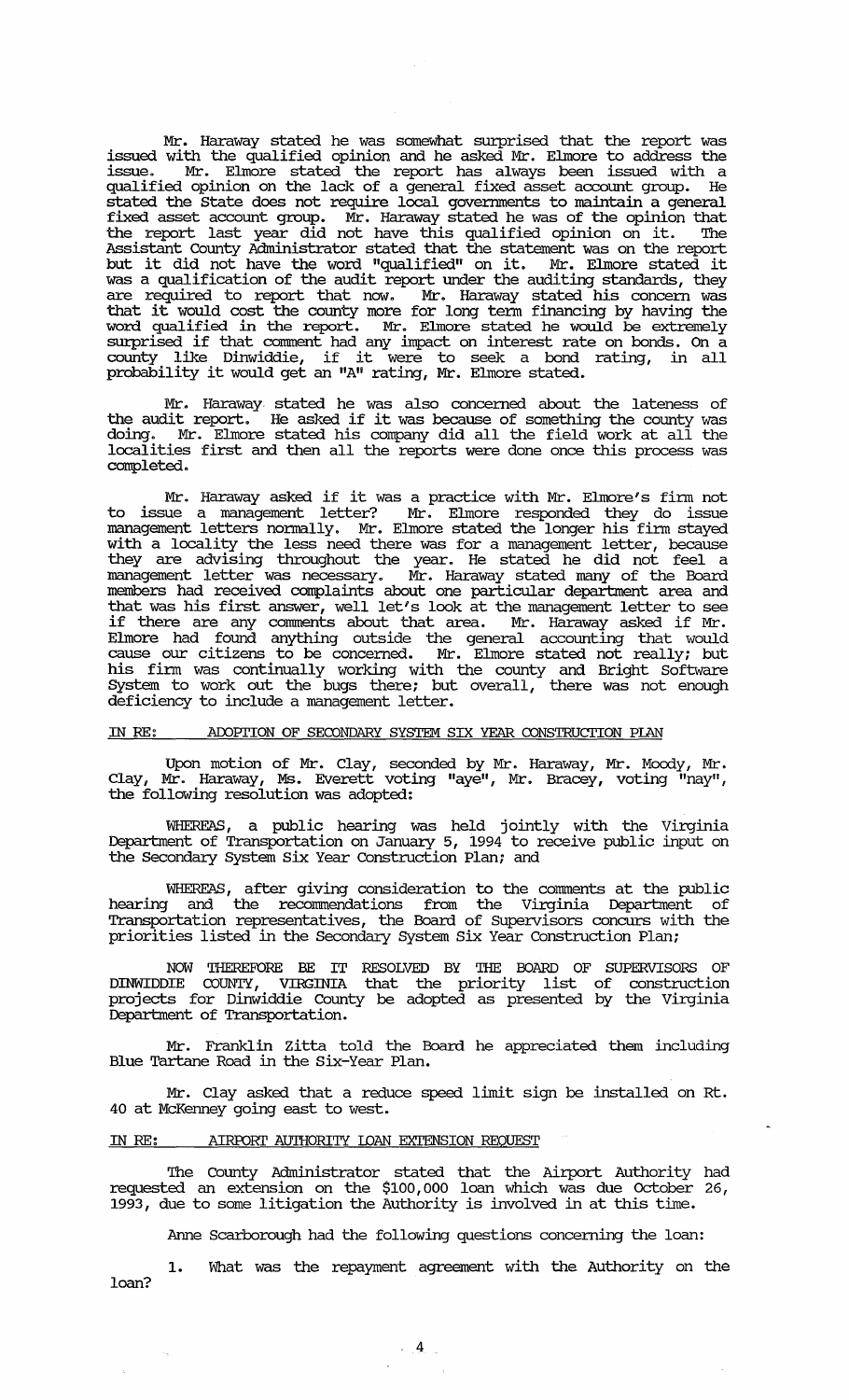2. What happened to the 180 day agreement and how does the Authority expect to repay the county?

 $\mathbb{E} \left[ \frac{1}{\sqrt{2\pi}} \right] = \frac{1}{2\pi} \left[ \frac{1}{2\pi} \right] = \frac{1}{2\pi} \left[ \frac{1}{2\pi} \right] = \frac{1}{2\pi} \left[ \frac{1}{2\pi} \right] = \frac{1}{2\pi} \left[ \frac{1}{2\pi} \right] = \frac{1}{2\pi} \left[ \frac{1}{2\pi} \right] = \frac{1}{2\pi} \left[ \frac{1}{2\pi} \right] = \frac{1}{2\pi} \left[ \frac{1}{2\pi} \right] = \frac{1}{2\pi} \left[ \frac{1}{2\pi$ 

উপাস্কুরের*্য*ুন্

res**mento** 

3. Are there any penalties since the Authority did not repay the loan?

Mr. Burgess stated there is some outstanding litigation as far as the Airport property is concerned .. There may be some monies that come forward at some future date as settlement of the litigation. Therefore, by having this note you will have standing to receive some of these funds. by having this hote you will have standing to feceive some of these funds.<br>If the Board forgives this loan then it will not have this standing. He It die board forgives diffs foan dien it will not have diffs standing. He stated it would be in the best interest of the county to maintain this promissory note in the event that there are monies awarded are there are resources to satisfy this loan.

Mr. Bracey stated he felt there should be a penalty or late fee for nonpayment. The County Administrator stated there was a 5% penalty in the contract.

Upon motion of Mr. Haraway, seconded by Mr. Moody, Mr. Moody, Mr. Clay, Mr. Bracey, Mr. Haraway, Ms. Everett, voting "aye", the Airport Authority's \$100,000 loan due date was extended for 180 days with the 5% penalty to be added

Ms. Scarborough asked the Board to respond to her questions.

Ms. Wendy Ralph, Assistant County Administrator, stated the Airport had an environmental problem which had not been budgeted for. Consultants were brought in to assist them in detennining what the extent of the environmental concern might be. That was not a budgeted item for them so they came to the Board and asked for the funds to take care of payment just for this up-front consultant advice. The Authority did not have the funds for this so they approached the Board for this loan and a note was drawn so that we would have a record of the loan. until the litigation is over there is some question as to whether it might be able to be be the different is some question as to whether it might be able to be have any possibility of recovering the funds. The extension would be for 180 days from October 26, 1993.

## IN RE: GRANT RESOIDrION **--** WATER AND SEWER PROJEcr

Postponed until after the Executive Session.

## IN RE: COUNTY ADMINISTRATOR COMMENTS

The County Administrator had the following comments:

1. Budget Workshop date to meet with the School Board: Wednesday, February 23, 1994 at 7:00 P.M.

2. Mr. Burgess asked for authorization from the Board to serve on the Virginia Association of Counties Planning and Natural Resources committee.

Upon motion of Mr. Bracey, seconded by Mr. Moody, Mr. Moody, Mr. Clay, Mr. Bracey, Mr. Haraway, Ms. Everett, voting "aye", Mr. Charles W. Burgess, Jr., County Administrator, was authorized to serve on the Virginia Association of Counties Planning and Natural Resources Committee.

2. The County Administrator advised the Board that the deadline for a locality to adopt a Cable TV Ordinance is March 15, 1994. He stated the staff realizes the Board has not had an opportunity to detennine if a local ordinance is desired. A discussion of this matter will be scheduled for the February 16, 1994 meeting. Time-is-of-the-essence and if the Board should detennine that an ordinance is desired then a public hearing will have to be advertised for the March 2, 1994 meeting. Should the with nave to be davertised for the narrary, 1994 meeting. Should the Board determine the ordinance is not desired, the public hearing could be cancelled.

Upon motion of Mr. Haraway, seconded by Mr. Bracey, Mr. Moody, Mr. Clay, Mr. Bracey, Mr. Haraway, Ms. Everett, voting "aye", the County Attorney was authorized to advertise for the adoption of a Cable TV Ordinance for the March 2, 1994 Board Meeting.

 $~\cdot~$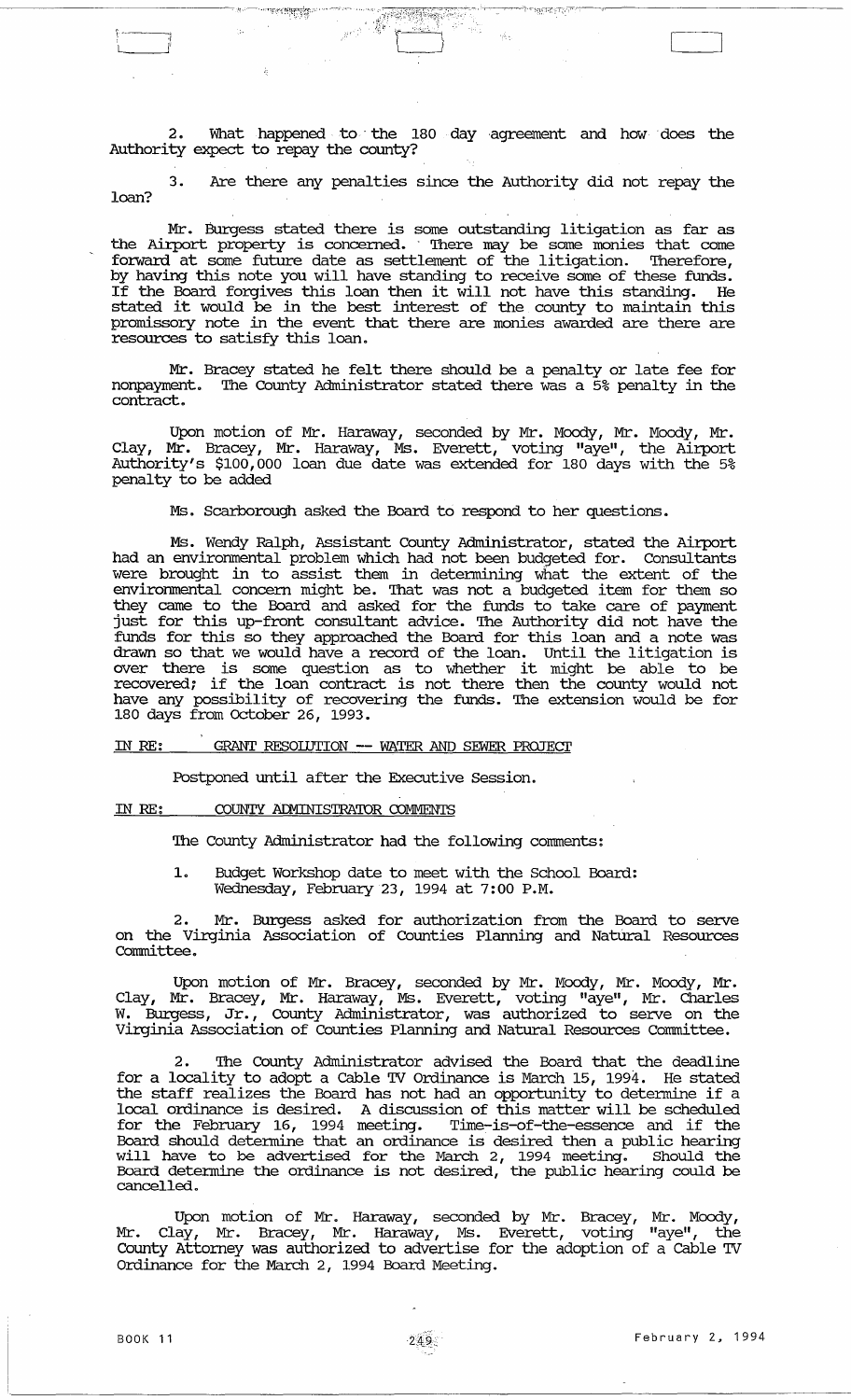3. The Assistant County Administrator asked that the discussion of the History Book sales be postponed until the February 16, 1994 Meeting.

## IN RE: BOARD MEMBER COMMENTS

Ms. Everett invited everyone to attend a 50 year World War II Anniversary Celebration at the Prince George County High School at 7: 00 P.M., Thursday, February 3, 1994.

## IN RE: EXECUTIVE SESSION

Upon motion of Mr. Clay, seconded by Mr. Haraway, Mr. Moody, Mr. Clay, Mr. Bracey, Mr. Haraway, Ms. Everett, voting "aye", pursuant to the Virginia Freedom of Information Act, Section 2. 1-344 (a) (7). Legal (a) Co-Composting Facility Contract; Section 2. 1-344 (a) (6) Investment of Funds (a) Water and Sewer Project; section 2.1-344(a) (3) Acquisition of Real Property (a) Fann Credit Mall; the Board moved into Executive Session at 9:21 p.m. A vote having been made and approved, the meeting reconvened into Open session at 10:09 p.m.

## IN RE: CERTIFICATION OF EXECUTIVE MEETING

Upon motion of Mr. Clay, seconded by Mr. Bracey, Mr. Moody, Mr. Clay, Mr. Bracey, Mr. Haraway, Ms. Everett, voting "aye", the Clay, Mr. Bracey, Mr. Haraway, Ms. Eve<br>following certification resolution was adopted:

WHEREAS, the Board of SUpervisors of Dinwiddie County convened an executive meeting on this date pursuant to an affirmative recorded vote and in accordance with the provisions of The Virginia Freedom of Information Act; and

WHEREAS, Section 2.1-344.1 of the Code of Virginia requires a certification by the Board of SUpervisors of Dinwiddie county, that such Executive meeting was conducted in conformity with the Virginia law;

NOW THEREFORE BE IT RESOLVED that the Board of SUpervisors of Dinwiddie County, Virginia, hereby certifies that, to the best of each member's knowledge, (1) only public business matters lawfully exempted from open meeting requirements by Virginia law were discussed in the executive meeting to which this certification resolution applies; and (2) only such public business matters as were identified in the motion convening the executive meeting were heard, discussed or considered by the Board of Supervisors of Dinwiddie County, Virginia.

## IN RE: CO-COMPOSTING FACILITY CONTRACT -- SECOND LIEN CHESTER IANDFILL CONTRACT

Mr. Haraway moved that the County Attorney take whatever action is necessary to perfect as a second lien the county's security interest on the Chester landfill Contract which is created under the operations contract with Virginia Bio-Fuels, Corporation. The motion was seconded by Mr. Clay. Mr. Moody, Mr. Clay, Mr. Bracey, Mr. Haraway, Ms. Everett, voting "aye".

## IN RE: MCKENNEY WELL PURCHASE

Upon motion of Mr. Clay, seconded by Mr. Bracey, Mr. Moody, Mr. Clay, Mr. Bracey, Mr. Haraway, Ms. Everett, voting "aye", an amount not to exceed \$1,500 was appropriated for the purchase of a well lot for the Town of McKenney.

## IN RE: GRANT RESOIDTION -- WATER AND SEWER PROJECT

Upon motion of Mr. Haraway, seconded by Mr. Clay, Mr. Moody, Mr. Clay, Mr. Bracey, Mr. Haraway, Ms. Everett, voting "aye",

BE IT RESOLVED, that the Board of supervisors of Dinwiddie County, Virginia, hereby accepts a grant in the amount of \$200,000 from the Governor's Opportunity fund; and

BE IT FURTHER RESOLVED THAT THE BOARD OF SUPERVISORS OF DINWIDDIE COUNTY, VIRGINIA commits to the grant requirements for providing water and sewer utilities to serve Virginia Motorsports Park of which the County's contribution is \$410,000.

 $\bar{\beta}$ 

 $\sim$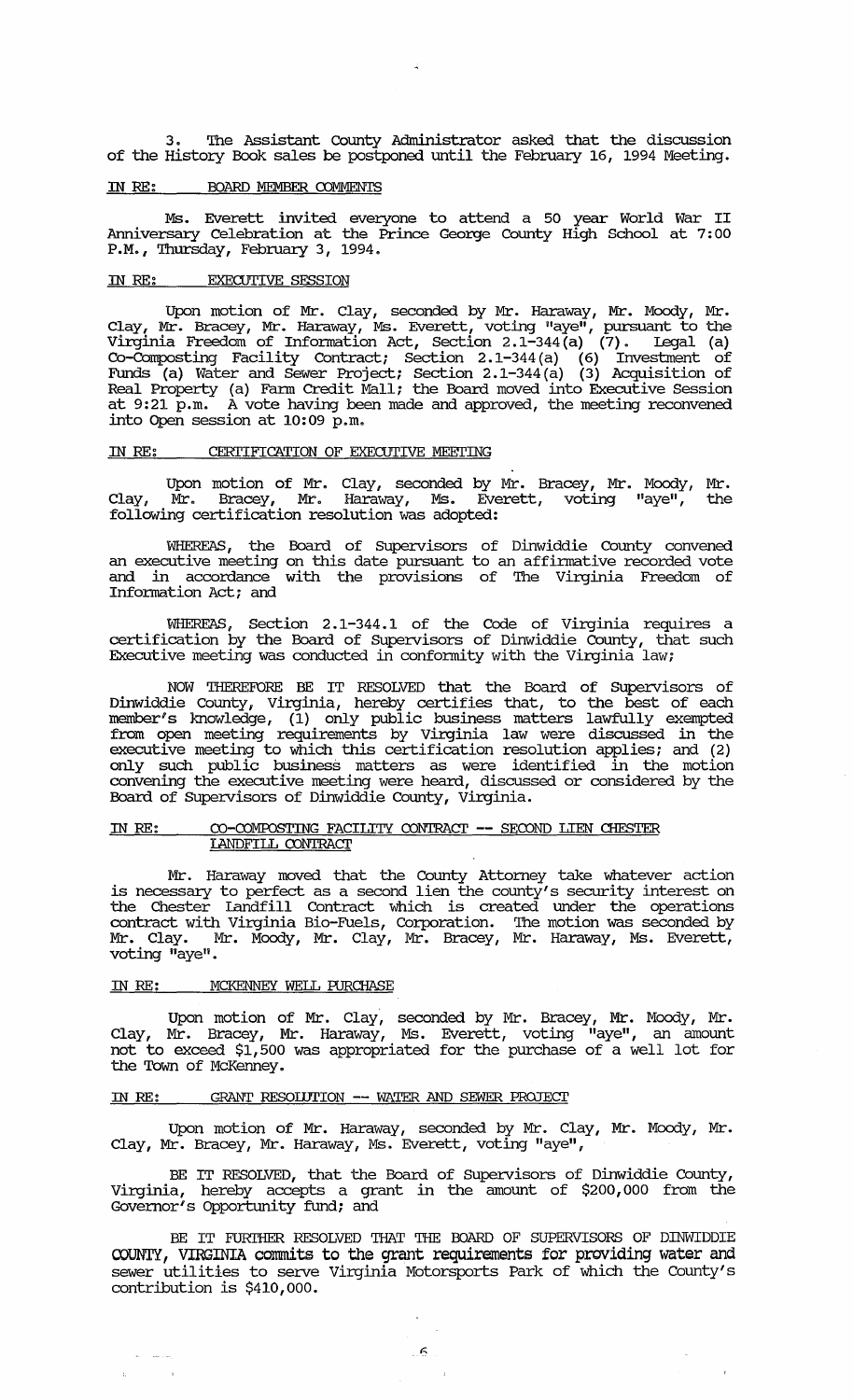IN .RE: ADJOURNMENT

Upon motion of Mr. Clay, seconded' by Mr. Haraway, Mr. Moody, Mr • Clay, Mr. Bracey, Mr. Haraway, MS. Everett, voting "ayell , the meeting adjomned at 10:15 P.M. to be continued until February 16, 1994 at 1:00 P.M., at the Pamplin Administration Building for an Executive Session for: 1. Personnel -- Section 2.1-344 (1) (a) Prospective Candidates Employment (b) Assignment of Duties 2. legal **--** section 2.1-344 (7) (a) Consultation with Council - Cable TV Regulations (b) co-composting Facility Contract 3. Acquisition of Real Property **--** 2.1-344 (3) (a) Fann Credit Building 4. Industrial **--** Section 2.1-344 (1) (5) (a) Prospective Industry Update. .

 $\sim$   $\sim$   $\sim$   $\sim$ 

Le how V Evereto<br>TeeNora Everett<br>Chair, Board of Supervisors

ATTEST: *Charles W. Kory*<br>Charles W. Burgess, Jr. County Administrator